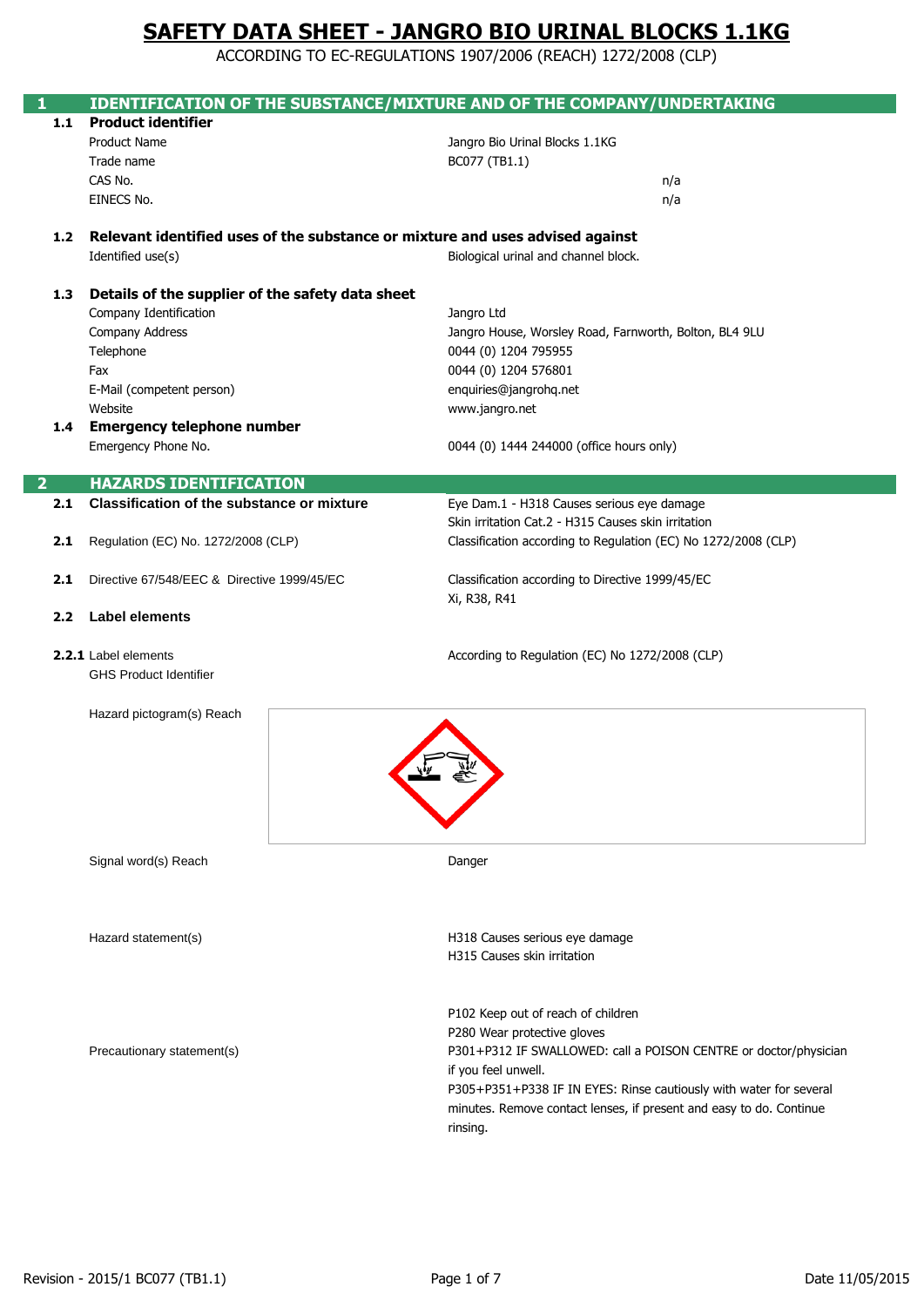ACCORDING TO EC-REGULATIONS 1907/2006 (REACH) 1272/2008 (CLP)

### **3 COMPOSITION/INFORMATION ON INGREDIENTS**

### **3.1 Substances**

| <b>Hazardous</b><br>Ingredient(s):                                 | <b>EINECS No</b> | <b>CAS NUMBER</b> | %W/W      | <b>REACH according to</b><br>Directive 67/548/EEC | CLP according to Regulation EC/1272/2008                                             |
|--------------------------------------------------------------------|------------------|-------------------|-----------|---------------------------------------------------|--------------------------------------------------------------------------------------|
| Benzenesulphonic acid<br>mono C10-C13 Alkyl<br>Derivs Sodium salts |                  | 68411-30-3        | $15 - 25$ | Xn; R22, 38, 41                                   | Acute tox. 4; H302<br>Skin Irrit. 2; H315<br>Eye Dam. 1; H318<br>Agua chron. 3: H412 |
| Perfume (Reportable<br>ingredients as below)                       |                  | Mixture           | $1 - 5$   | R20/21/22-38-43,<br>R51/53                        | Acute tox. orl 4; H302<br>Acute tox.derm 4; H312<br>Aqua chron. 2; H411              |
| 6-Octenal, 3,7,<br>dimethyl-                                       | 203-376-6        | 106-23-0          | < 0.1     | Xi; R38-43                                        | Sens. Skin cat 1; H317                                                               |
| 2,6-Octadien-1-ol, 3,7<br>dimethyl                                 | 203-377-1        | $106 - 24 - 1$    | < 0.1     | Xi; R41-43                                        | Sens. Skin cat 1; H317                                                               |
| 2,6-Octadien-1-al, 3,7<br>dimethyl                                 | 226-394-6        | 5392-40-5         | < 0.1     | Xi; R38-43                                        | Sens. Skin cat 1; H317                                                               |
| Limonene                                                           |                  | 5989-27-5         | < 0.1     | Xn, N; R10-38-43-65,<br>R50/53                    | Flam. Liq. Cat 3; H226<br>Sens. Skin cat 1; H317                                     |
| <b>Non Hazardous</b><br>Ingredient(s):                             | <b>EINECS No</b> | <b>CAS NUMBER</b> | %W/W      | <b>SYMBOL</b>                                     | <b>RISK PHRASES</b>                                                                  |
| Sodium chloride                                                    |                  | 7647-14-5         | >30       |                                                   |                                                                                      |
| Bacteria species (non<br>pathogen)                                 |                  |                   | $<$ 5     | Minimum bacteria                                  | count of $1.0 \times 10^{8}$ cfu/g                                                   |

### **4 FIRST AID MEASURES**

## **4.1 Description of first aid measures (Symptoms)** Inhalation Skin Contact

Eye Contact Ingestion Additional Information

**4.2 Description of first aid measures (Actions)**

Inhalation

Skin Contact Eye Contact

#### Ingestion: Additional Information **5 FIRE-FIGHTING MEASURES 5.1 Extinguishing media** Suitable Extinguishing Media for surrounding fires. **5.2 Special hazards arising from the**  Substance or mixture Exposure hazards **5.3 Advice for fire-fighters** Special protective equipment for fire fighters In combustion emits toxic fumes Full protective equipment including self-contained respiratory protection Wash out mouth with water and give copious amounts of water to drink. Product not flammable. Water spray, foam, dry powder or CO2 10-15 minutes. Obtain medical attention if irritation persists Do not induce vomiting. Obtain medical advice if patient unwell. Always launder contaminated clothing before re-use In case of contact, rinse immediately with plenty of water for at least Do not give anything by mouth to an unconscious person.

If affected, remove to fresh air, keep warm and at rest.

May cause irritation to the mouth, throat and digestive tract

Wash skin with soap and water. In severe cases obtain medical help.

Obtain medical attention in severe cases.

May cause irritation and an allergic reaction

With normal use should not present a hazard

May cause serious eye irritation

Symptomatic treatment

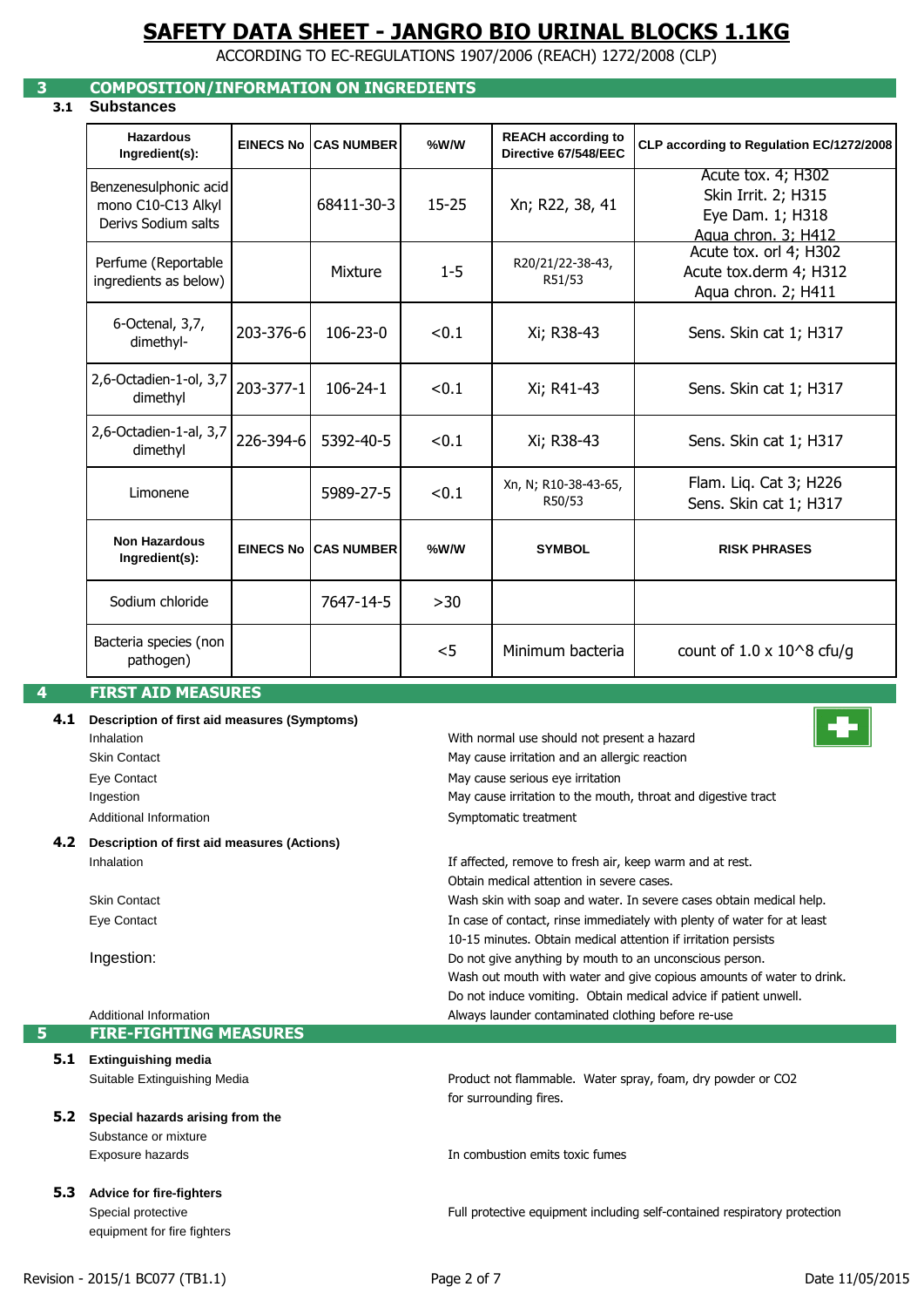ACCORDING TO EC-REGULATIONS 1907/2006 (REACH) 1272/2008 (CLP)

# **6 ACCIDENTAL RELEASE MEASURES**

- **6.1 Personal precautions, protective equipment and emergency procedures**
- **6.2 Environmental precautions**

suitable protective clothing – see section 8 of SDS Mark out the contaminated area with signs and prevent access to Do not discharge into drains or rivers. Contain the spillage using bunding. unauthorised personnel. Do not attempt to take action without

- **6.3 Methods and material for containment and cleaning up**
- **6.4 Reference to other sections**
- **6.5 Additional Information**

Spillages will prove slippery if product gets wet

Wearing gloves pick up blocks and return to tub.

#### **7 HANDLING AND STORAGE**

- **7.1 Precautions for safe handling**
- **7.2 Conditions for safe storage, including any incompatibilities**
- **7.3 Suitable packagine**
- **7.3 Specific end use(s)**

Avoid eye contact and prolonged skin contact

Keep in original containers

Keep tightly closed when not in use Do not store below 5ºC or above 30ºC

#### **8 EXPOSURE CONTROLS / PERSONAL PROTECTION**

#### **8.1 Control Parameters**

Hazardous Ingredients

NO OCCUPATIONAL LIMIT ASSIGNED

| 8 hour TWA | 8 hour TWA<br>15 min STEL |  | 15 min Stel     |
|------------|---------------------------|--|-----------------|
|            |                           |  |                 |
|            |                           |  |                 |
|            |                           |  |                 |
|            |                           |  |                 |
|            | Workplace exposure limits |  | Respirable dust |

#### **8.2 Exposure Controls**

Engineering measures

Respiratory Protection Hand Protection Eye Protection Skin Protection Wear suitable protective overalls Wear protective gloves (Butyl rubber or Polyvinyl chloride) Wear safety goggles Not necessary under normal usage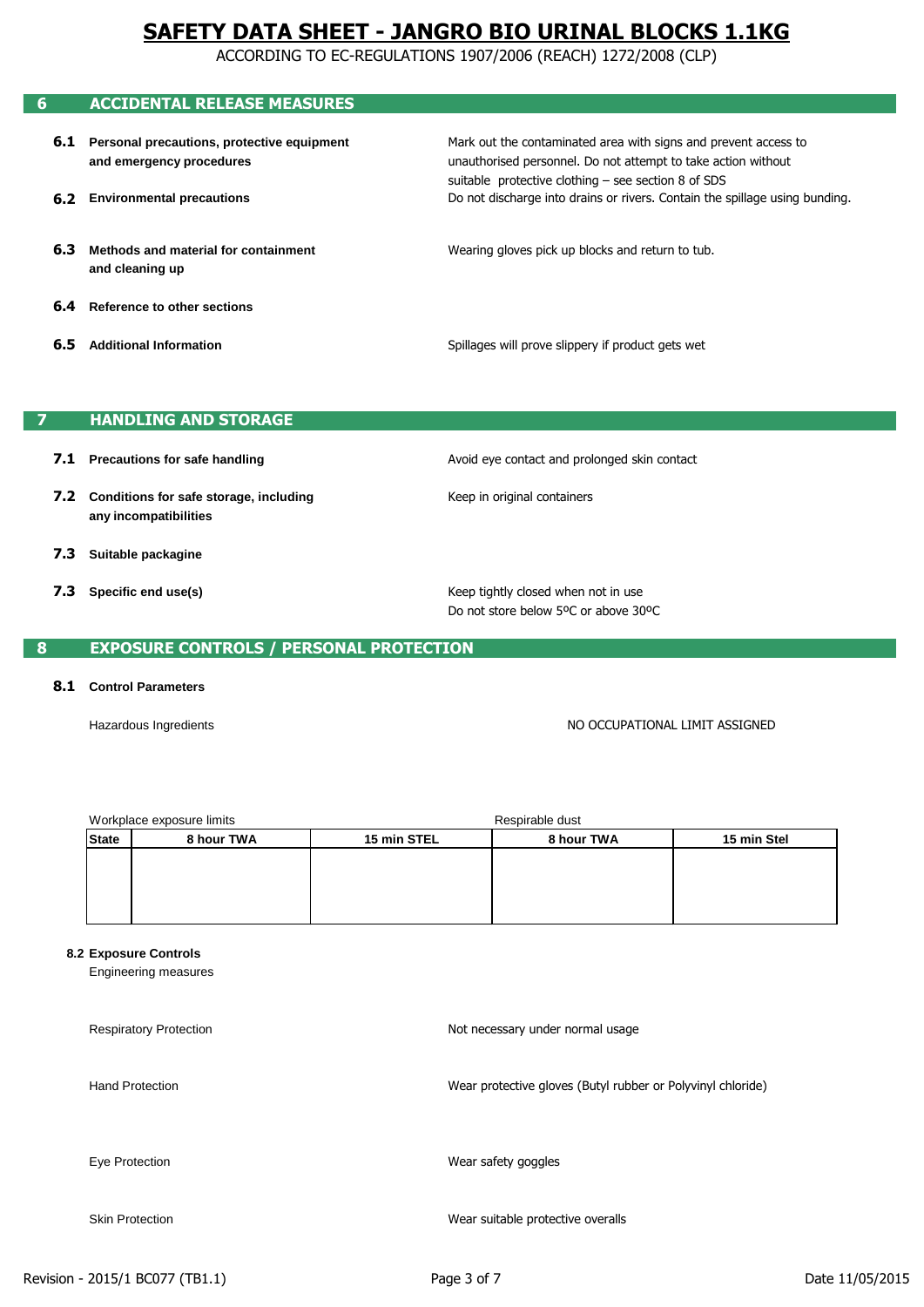ACCORDING TO EC-REGULATIONS 1907/2006 (REACH) 1272/2008 (CLP)

## **9 PHYSICAL AND CHEMICAL PROPERTIES**

### **9.1 Information on the basic physical and chemical properties**

| Form:                         | Solid (Blocks)          |
|-------------------------------|-------------------------|
| Odour:                        | Citrus                  |
| Colour:                       | Blue                    |
| Viscosity:                    | Not Applicable          |
| pH (Value):                   | 8 Typical (1% Solution) |
| Density (g/ml):               | Not Applicable          |
| <b>Boiling Point:</b>         | Not Applicable          |
| Flash Point:                  | Not Applicable          |
| Melting Point:                | Not Applicable          |
| Pour Point (Deg C):           | Not Applicable          |
| Auto Ignition Temp.           | Not Applicable          |
| Vapour Pressures:             | Not Applicable          |
| Solubility (water):           | <b>Dissolves</b>        |
| Solubility (other):           | Not Applicable          |
| <b>Partition Coefficient:</b> | Not Applicable          |
| Flammable Limits:             | Not Applicable          |
| Oxidising Props.              | Not Applicable          |

**9.2 Other information**

## **10 STABILITY AND REACTIVITY**

| 10.1 Reactivity                         | Not expected to be reactive.         |
|-----------------------------------------|--------------------------------------|
| 10.2 Chemical Stability                 | Stable under normal conditions       |
| 10.3 Possibility of hazardous reactions | No polymerisation reaction expected  |
| 10.4 Conditions to avoid                | Extremes of temperature and moisture |
| 10.5 Incompatible materials             | <b>Disinfectants</b>                 |
| 10.6 Hazardous decompostion products    | Burning produces Oxides of Carbon    |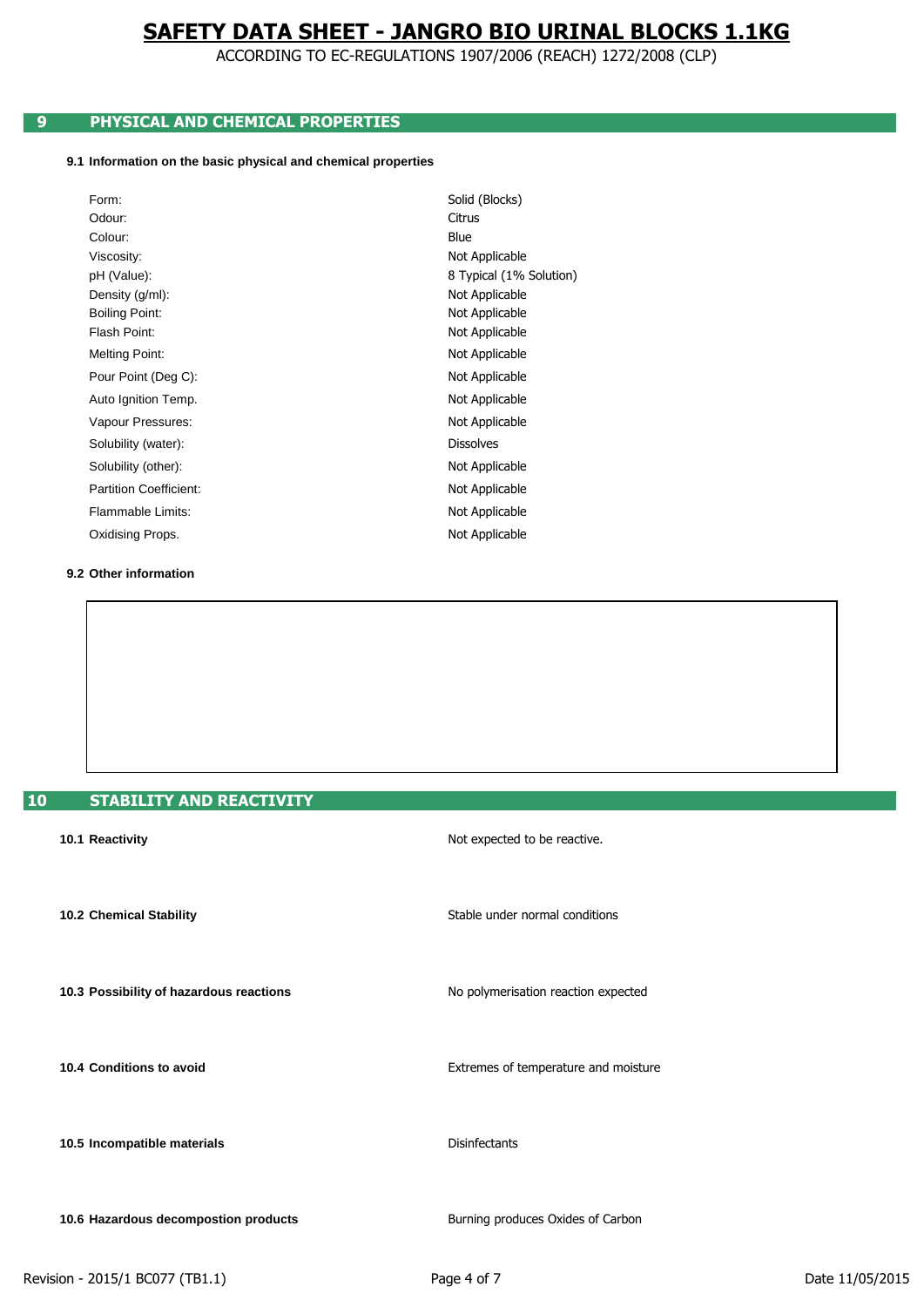ACCORDING TO EC-REGULATIONS 1907/2006 (REACH) 1272/2008 (CLP)

### **11 TOXICOLOGICAL INFORMATION**

**11.1 Information on toxicological effects**

**Toxicity values**

| Route | <b>Species</b> | <b>Test</b> | Value | <b>Units</b> |
|-------|----------------|-------------|-------|--------------|
|       |                |             |       |              |
|       |                |             |       |              |
|       |                |             |       |              |
|       |                |             |       |              |

#### **Relevant effects for mixture**

| Effect | Route | Basis |
|--------|-------|-------|
|        |       |       |
|        |       |       |
|        |       |       |

#### **11.2 Symptoms / Routes of exposure**

| Skin contact | May cause slight/mild irritation to sensitive skin with prolonged contact.<br>May produce an allergic reaction. |
|--------------|-----------------------------------------------------------------------------------------------------------------|
| Eye Contact  | May cause serious eye irritation                                                                                |
| Ingestion    | May cause irritation to the mouth, throat and digestive tract.<br>May also Cause nausea.                        |
| Inhalation   | Under normal use should not present a hazard                                                                    |

### **12 ECOLOGICAL INFORMATION**

#### **12.1 Toxicity**

### **Eco Toxicity values**

| <b>Species</b> | <b>Test</b> | Value | <b>Units</b> |
|----------------|-------------|-------|--------------|
|                |             |       |              |
|                |             |       |              |

**12.2 Persistence and degradability**

Does not contain PBT or vPvB substances. No bioaccumulation potential. Readily absorbed into soil Data to support this assertion are held at the disposal of the competent authorities of the Member States and will be made available to them, at their criteria as laid down in Regulation (EC) No 648/2004 on detergents. Negligible ecotoxicity. direct request or at the request of a detergent manufacturer. The surfactant(s) used in this preparation comply(ies) with the biodegradability

**12.4 Mobility in soil**

**12.5 Results of PBT and vPvB assessment**

**12.6 Other Adverse Effects**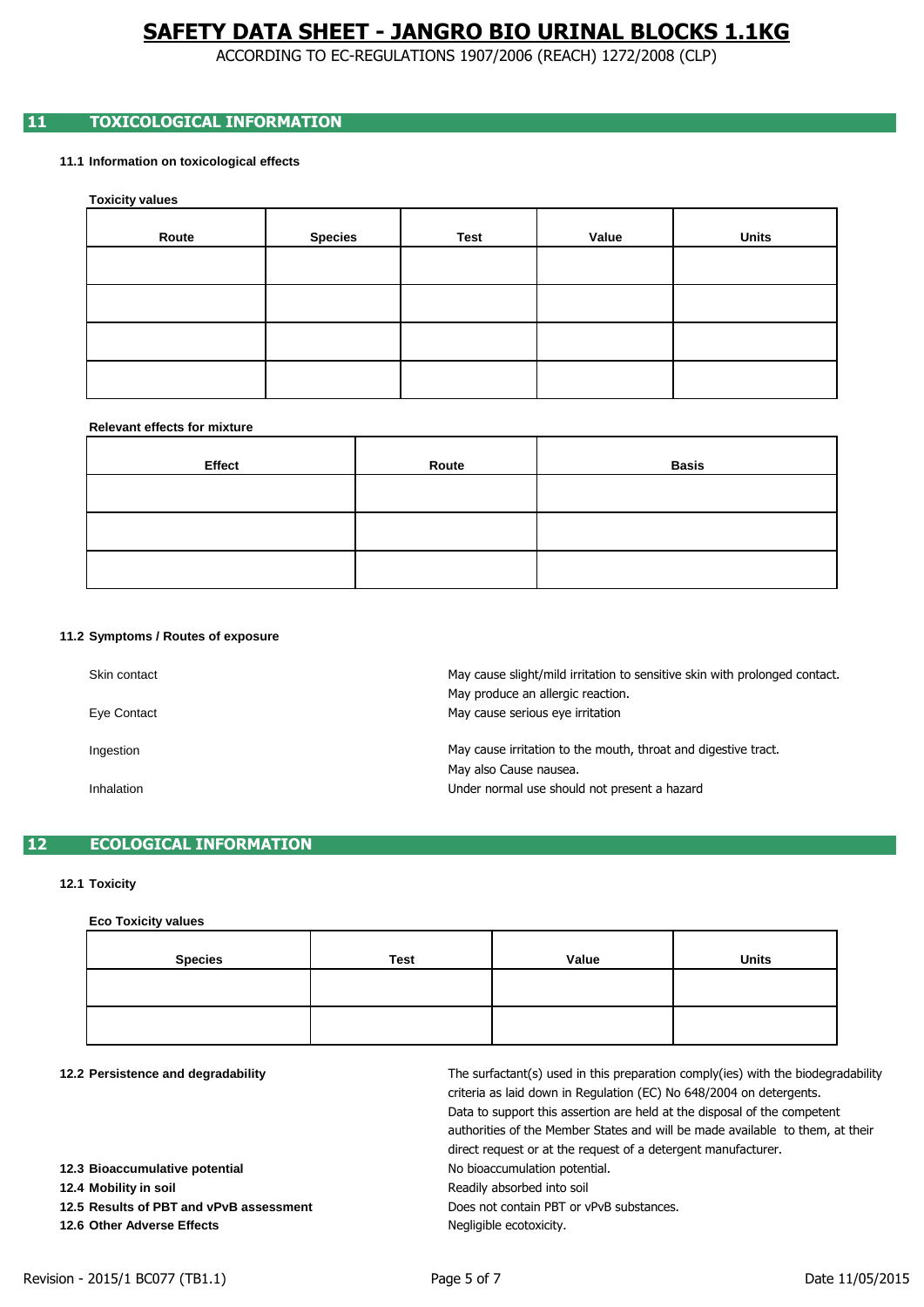ACCORDING TO EC-REGULATIONS 1907/2006 (REACH) 1272/2008 (CLP)

| 13 |                                   |                         | <b>DISPOSAL CONSIDERATIONS</b>               |                                                                                                                   |
|----|-----------------------------------|-------------------------|----------------------------------------------|-------------------------------------------------------------------------------------------------------------------|
|    | 13.1 Waste treatment methods      |                         |                                              |                                                                                                                   |
|    | Disposal operations               |                         |                                              | Dispose of in accordance with Local Authority Guidelines and Regulations                                          |
|    |                                   | Disposal of packaging   |                                              | Dispose of in accordance with Local Authority Guidelines and Regulations                                          |
|    |                                   |                         |                                              | NB: The users attention is drawn to the possible existance of regional or national regulations regarding disposal |
| 14 |                                   |                         | <b>TRANSPORT INFORMATION</b>                 |                                                                                                                   |
|    | 14.1 UN Number                    |                         |                                              | Not regulated for transport                                                                                       |
|    | 14.2 UN Proper shipping name      |                         |                                              |                                                                                                                   |
|    | 14.3 Transport hazard class(es)   |                         |                                              |                                                                                                                   |
|    | <b>ARD/RID</b>                    |                         | <b>Class</b>                                 |                                                                                                                   |
|    | <b>IMDG</b><br><b>IATA</b>        |                         | Proper shipping name<br>Proper shipping name |                                                                                                                   |
|    | 14.4 Packing Group                |                         |                                              |                                                                                                                   |
|    | <b>14.5 Environmental hazards</b> |                         |                                              |                                                                                                                   |
|    |                                   | Environmental hazardous |                                              | No                                                                                                                |
|    | Marine pollutant                  |                         |                                              | No                                                                                                                |

**14.6 Special precautions for user**

### **15 REGULATORY INFORMATION**

**This preparation was classified in compliance with the following directions and regulations**

classification, labelling and packaging of substances and mixtures. and including Regulation (EU) No 453/2010. Regulation (EC) No 1272 of Regulation (EC) No 1907/2006 (REACH) and amendments thereof up to the European Parliament and of the Council of 16 December 2008 on

Article 59(10) of the REACH Regulation. None of the constituent ingredients are listed on the candidatate list of Substances of Very High Concern for Authorization in accordance with

**other provisions**

additional provisions which complete these regulations. Refer to all applicable national, international and local the product described in this safety data sheet. The user`s attention is drawn to the possible existence of The regulatory information given above only indicates the principal regulations specifically applicable to